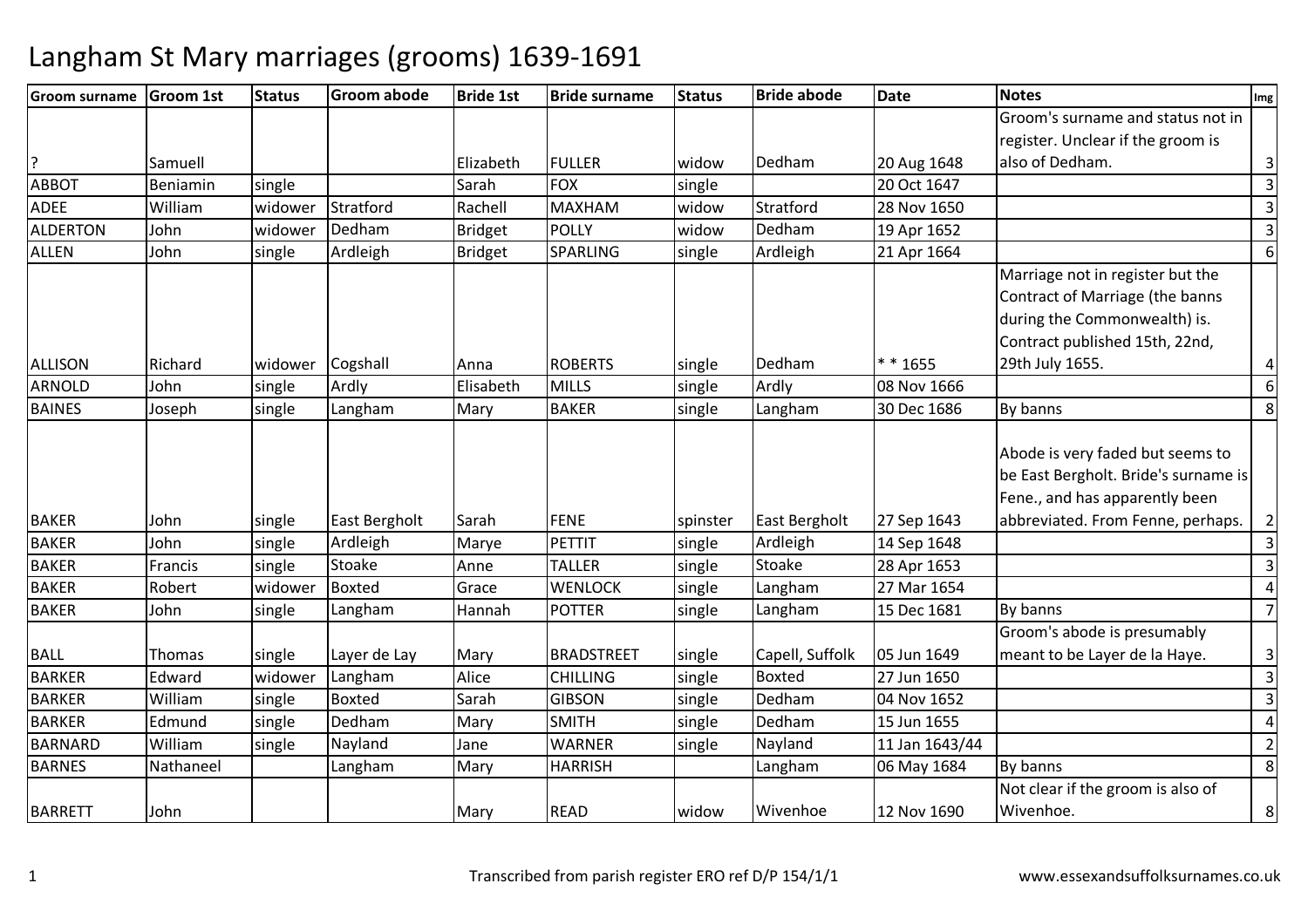| <b>Groom surname</b> | <b>Groom 1st</b> | <b>Status</b> | <b>Groom abode</b>   | <b>Bride 1st</b> | <b>Bride surname</b> | <b>Status</b> | <b>Bride abode</b>   | <b>Date</b>    | <b>Notes</b>                                                      | Img            |
|----------------------|------------------|---------------|----------------------|------------------|----------------------|---------------|----------------------|----------------|-------------------------------------------------------------------|----------------|
| <b>BARTON</b>        | Steven           | single        | Dedham               | Anna             | <b>MEDOP</b>         | single        | Dedham               | 01 May 1662    |                                                                   | 5              |
| <b>BEAVES</b>        | John             |               |                      | Deborah          | <b>WOOD</b>          |               |                      | 08 Apr 1680    | By banns                                                          | $\overline{7}$ |
| <b>BEAVIS</b>        | Isaac            | single        | Ardleigh             | Sarah            | <b>HECKFURD</b>      | single        | Ardleigh             | 14 Dec 1664    |                                                                   | 6              |
| <b>BENTLY</b>        | William          |               | Langham              | Susan            | <b>COPPIN</b>        |               | Langham              | 26 May 1681    | By banns                                                          | $\overline{7}$ |
| <b>BERDWILL</b>      | John             | single        |                      | Susan            | LAYMAN               | single        |                      | 30 Jul 1638    |                                                                   | $\overline{2}$ |
|                      |                  |               | St Martin's,         |                  |                      |               |                      |                |                                                                   |                |
| <b>BILLINGSBE</b>    | John             | single        | Colchester           | Meary            | <b>DOWNES</b>        | single        | Langham              | 21 Sep 1686    | By banns                                                          | 8              |
| <b>BIRD</b>          | Edmund           | single        | Stratford            | Anne             | <b>CREAKE</b>        | single        | Stratford            | 09 Feb 1644/45 |                                                                   | $\overline{3}$ |
| <b>BIRD</b>          | John             | single        | <b>Boxted</b>        | Mary             | <b>STARLING</b>      | single        | Langham              | 19 May 1653    |                                                                   | 4              |
| <b>BLAMFILD</b>      | Henery           | single        | Dedham               | Hannah           | <b>BARKER</b>        | widow         | Dedham               | 22 Jul 1680    |                                                                   | $\overline{7}$ |
| <b>BLOSSE</b>        | William          | widower       | Dedham               | Mary             | <b>ROBERTS</b>       | single        | Dedham               | 18 May 1665    | With a certificate                                                | 6              |
| <b>BOKENHAM</b>      | John             | widower       | Silome, Suffolk      | Katherine        | <b>HUDSON</b>        | widow         | Dedham               | 25 May 1664    | With a license                                                    | 6              |
|                      |                  |               |                      |                  |                      |               |                      |                | Not clear if groom is also of East                                |                |
| <b>BOULT</b>         | Francis          | widower       |                      | Thomasine        | <b>WARNER</b>        | single        | <b>East Bergholt</b> | 25 Mar 1644    | Bergholt.                                                         | 3              |
| <b>BRABROOK</b>      | Robert           | widower       | Dedham               | Martha           | <b>RAVENS</b>        | single        | Dedham               | 23 May 1655    |                                                                   | $\overline{4}$ |
| <b>BRAND</b>         | Abraham          | single        | Dedham               | Anne             | <b>BAKER</b>         | single        | Dedham               | 03 Jun 1641    | Both single, of Dedham. Vacante?<br>Vicara? (no vicar at Dedham?) | $\overline{2}$ |
| <b>BRANDESTON</b>    | John             | single        | <b>East Bergholt</b> | Susanna          | <b>MARTIN</b>        |               | Ardleigh             | 07 May 1663    |                                                                   | 6              |
| <b>BRETTON</b>       | John             | single        |                      | Mary             | <b>LEGAT</b>         | single        |                      | 22 May 1648    |                                                                   | 3              |
| <b>BRIDGE</b>        | Cyprian          | single        | Dedham               | Rachel           | <b>SEWELL</b>        | single        | Dedham               | 12 Nov 1663    |                                                                   | 6              |
| BUCKENHAM            | Simon            | single        |                      | Anna             | <b>BAKER</b>         | single        |                      | 30 Oct 1679    | By banns                                                          | $\overline{7}$ |
| <b>BUCKINGHAM</b>    | Simon            | single        | Langham              | Grace            | <b>BRANDESTONE</b>   | single        | Langham              | 27 Mar 1654    |                                                                   | 4              |
| <b>BULL</b>          | John             |               | Colchester           | Mary             | RICHARDSONE          |               | Colchester           | 13 May 1675    | With a licence.                                                   | $\overline{7}$ |
| <b>BURNDISH</b>      | George           | widower       |                      | Susan            | <b>GOBBYE</b>        | widow         |                      | 20 Jan 1645/46 |                                                                   | $\overline{3}$ |
| <b>BUTCHER</b>       | John             |               | Langham              | Mary             | <b>HOW</b>           |               | Langham              | 23 Dec 1680    | By banns                                                          | $\overline{7}$ |
| <b>CARIE</b>         | William          | single        | <b>East Bergholt</b> | Mary             | <b>GOBBY</b>         | single        | Manningtree          | 31 Dec 1663    |                                                                   | 6              |
| <b>CAVE</b>          | John             | widower       | Langham              | Mary             | YUL                  | widow         | Langham              | 11 Mar 1679/80 | By banns                                                          | $\overline{7}$ |
| <b>CHASE</b>         | Edmunt           |               | Dedham               | Mary             | <b>BRUETNALL</b>     |               | Dedham               | 15 Nov 1683    | With a license                                                    | $\overline{7}$ |
| <b>CHILLIAN</b>      | Steven           | single        | <b>Boxted</b>        | Mary             | <b>RAND</b>          | single        | Aldam                | 12 May 1664    | With a license                                                    | 6              |
| <b>CHURCH</b>        | William          | single        | Much Broomley Anna   |                  | <b>BANCRAFT</b>      | single        | Langham              | 28 Sep 1653    |                                                                   | 4              |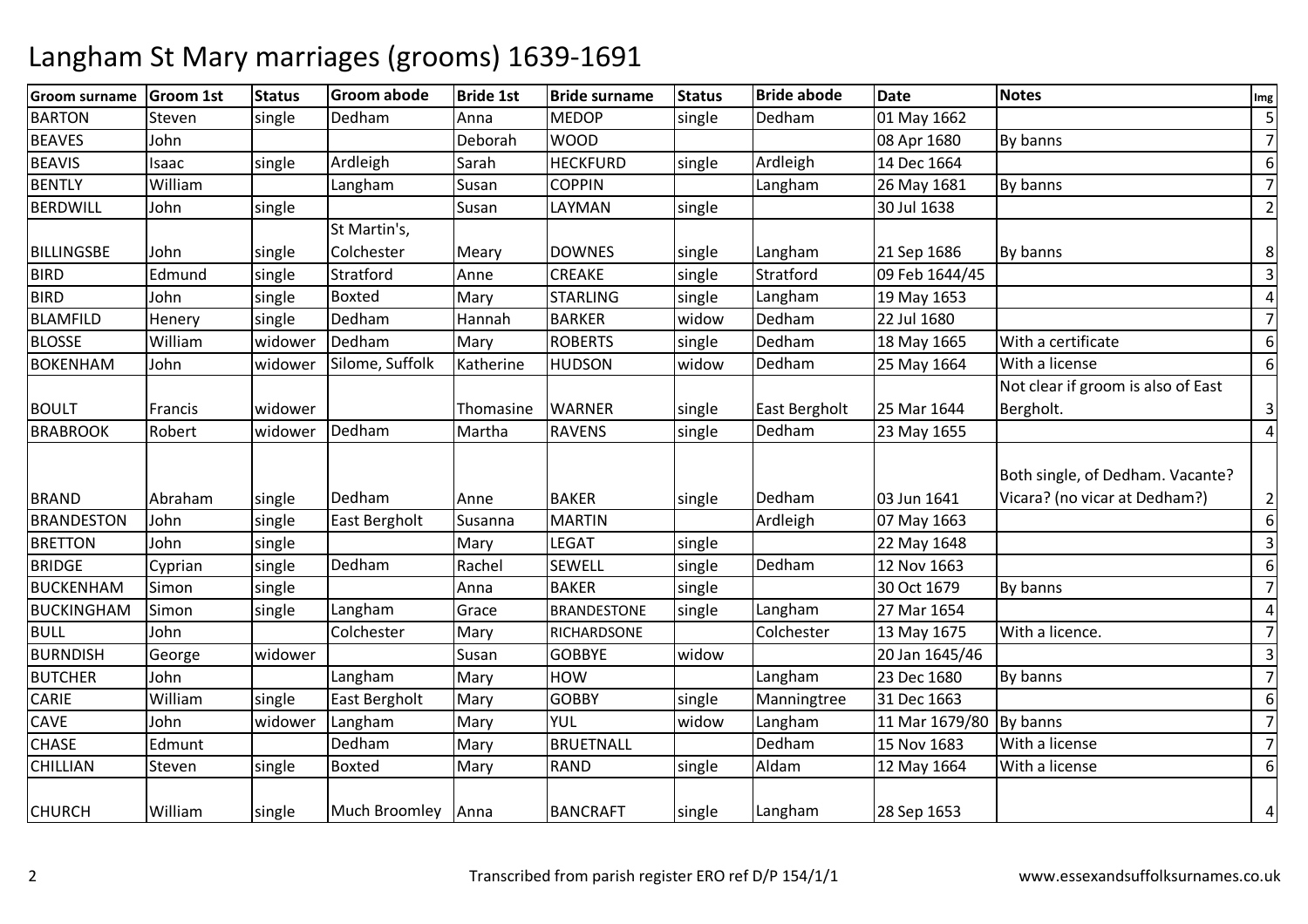| <b>Groom surname</b> | <b>Groom 1st</b> | <b>Status</b> | <b>Groom abode</b> | <b>Bride 1st</b> | <b>Bride surname</b> | <b>Status</b> | <b>Bride abode</b> | <b>Date</b>    | <b>Notes</b>                                                                                                                            | Img            |
|----------------------|------------------|---------------|--------------------|------------------|----------------------|---------------|--------------------|----------------|-----------------------------------------------------------------------------------------------------------------------------------------|----------------|
| <b>CLARE</b>         | John             | widower       |                    | Susan            | <b>WOOD</b>          | single        |                    | 02 Jun 1640    |                                                                                                                                         | $\overline{2}$ |
| <b>CLARKE</b>        | John             | single        | <b>Boxted</b>      | Mary             | <b>DAY</b>           | single        | Ardleigh           | 03 Feb 1667/68 |                                                                                                                                         | 6              |
|                      |                  |               |                    |                  |                      |               |                    |                | Groom's abode possibly Layham in                                                                                                        |                |
| <b>COBOULE</b>       | Joseph           | single        | Layum              | Elisabeth        | <b>REA</b>           | single        |                    | 28 Jan 1667/68 | Suffolk?                                                                                                                                | 6              |
| <b>COLE</b>          | Elisha           | single        |                    | Elizabeth        | <b>TANNER</b>        | single        |                    | 07 May 1639    |                                                                                                                                         | $\overline{2}$ |
| COLE                 | Manasseh         | single        |                    | Elizabeth        | <b>FENNE</b>         | widow         |                    | 24 Oct 1639    | By licence                                                                                                                              | $\overline{2}$ |
| <b>COLE</b>          | John             | widower       | Dedham             | Grace            | <b>BRANDESTONE</b>   | widow         | East Bergholt      | 01 Oct 1657    |                                                                                                                                         | 5              |
| <b>COLE</b>          | Elisha           | single        |                    | Anna             | <b>STARLING</b>      | single        |                    | 03 Nov 1664    |                                                                                                                                         | 6              |
| COLE                 | Thomas           | single        |                    | Damaris          | <b>WOOD</b>          | single        |                    | 18 Jun 1668    |                                                                                                                                         | 6              |
| <b>COLE</b>          | John             |               |                    | Martha           | <b>WENLOCK</b>       |               |                    | 11 Oct 1674    |                                                                                                                                         | $\overline{7}$ |
| <b>COLLISON</b>      | Henrye           | single        |                    | Marye            | <b>EASTWOOD</b>      | single        |                    | 09 Jun 1642    |                                                                                                                                         | $\overline{2}$ |
| <b>COMPLIN</b>       | Richard          | single        | Dedham             | <b>Bridget</b>   | <b>BALDREE</b>       | single        | Dedham             | 10 Oct 1655    |                                                                                                                                         | 4              |
| <b>COOPER</b>        | William          | widower       | Stratford          | Sarah            | <b>CROSSE</b>        | single        |                    | 18 Feb 1668/69 |                                                                                                                                         | $\overline{7}$ |
| <b>COPPIN</b>        | Nicholas         | single        |                    | Elizabeth        | <b>OKEE</b>          | single        |                    | 14 Jul 1640    |                                                                                                                                         | $\overline{2}$ |
| <b>COTON</b>         | Steven           | widower       | Stratford          | Susanna          | <b>RADKIN</b>        | single        | Langham            | 18 Oct 1677    | By banns                                                                                                                                | $\overline{7}$ |
| <b>CRICK</b>         | Jonas            | single        |                    | Rose             | <b>COLE</b>          | single        |                    | 23 Apr 1647    |                                                                                                                                         | 3              |
| <b>CROSS</b>         | Thomas           |               | Langham            | Prescilla        | MAY                  |               | Langham            | 25 Sep 1684    | With a license                                                                                                                          | 8              |
| CROSSE               | William          | single        | Dedham             | Susan            | <b>TRAY</b>          | single        | Dedham             | 24 Jun 1651    |                                                                                                                                         | 3              |
| <b>CUTTING</b>       | John             | widower       | Dedham             | Abigaill         | <b>WEST</b>          | widow         | Dedham             | 12 Jul 1660    |                                                                                                                                         | 5              |
| <b>DANIELL</b>       | Thomas           | single        |                    | Elizabeth        | <b>GLESON</b>        | single        |                    | 06 Apr 1648    |                                                                                                                                         | 3              |
|                      |                  |               | St Giles',         |                  |                      |               | Langham alias      |                |                                                                                                                                         |                |
| <b>DANIELL</b>       | Welliam          | widower       | Colchester         | Elisabeth        | <b>TILLET</b>        | widow         | Stratford          | 22 Sep 1664    | With a license                                                                                                                          | 6              |
| <b>DANIR</b>         | Clement          | single        |                    | Susan            | <b>FENNE</b>         | widow         |                    | 28 Feb 1638/39 |                                                                                                                                         | $\overline{2}$ |
|                      |                  |               | Wetherden,         |                  |                      |               |                    |                | Marriage not in register but the<br>Contract of Marriage (the banns<br>during the Commonwealth) is.<br>Contract published 3rd, 10th and |                |
| <b>DAWES</b>         | William          | single        | Suffolk            | Katherin         | <b>RAFFE</b>         | single        | Langham            | * * 1658       | 17th October.                                                                                                                           | 5              |
| <b>DEATH</b>         | Thomas           | single        | Dedham             | Elisabeth        | <b>KNAP</b>          | single        |                    | 10 Jul 1662    |                                                                                                                                         | $\overline{5}$ |
| <b>DEATH</b>         | Thomas           |               | Langham            | Susan            | SOUTHERNWOOD         |               | Langham            | 23 Jun 1681    | By banns                                                                                                                                | $\overline{7}$ |
| <b>DEEKS</b>         | Francis          | widower       |                    | Anne             | RANDALL              | widow         |                    | 04 Mar 1643/44 |                                                                                                                                         | $\overline{2}$ |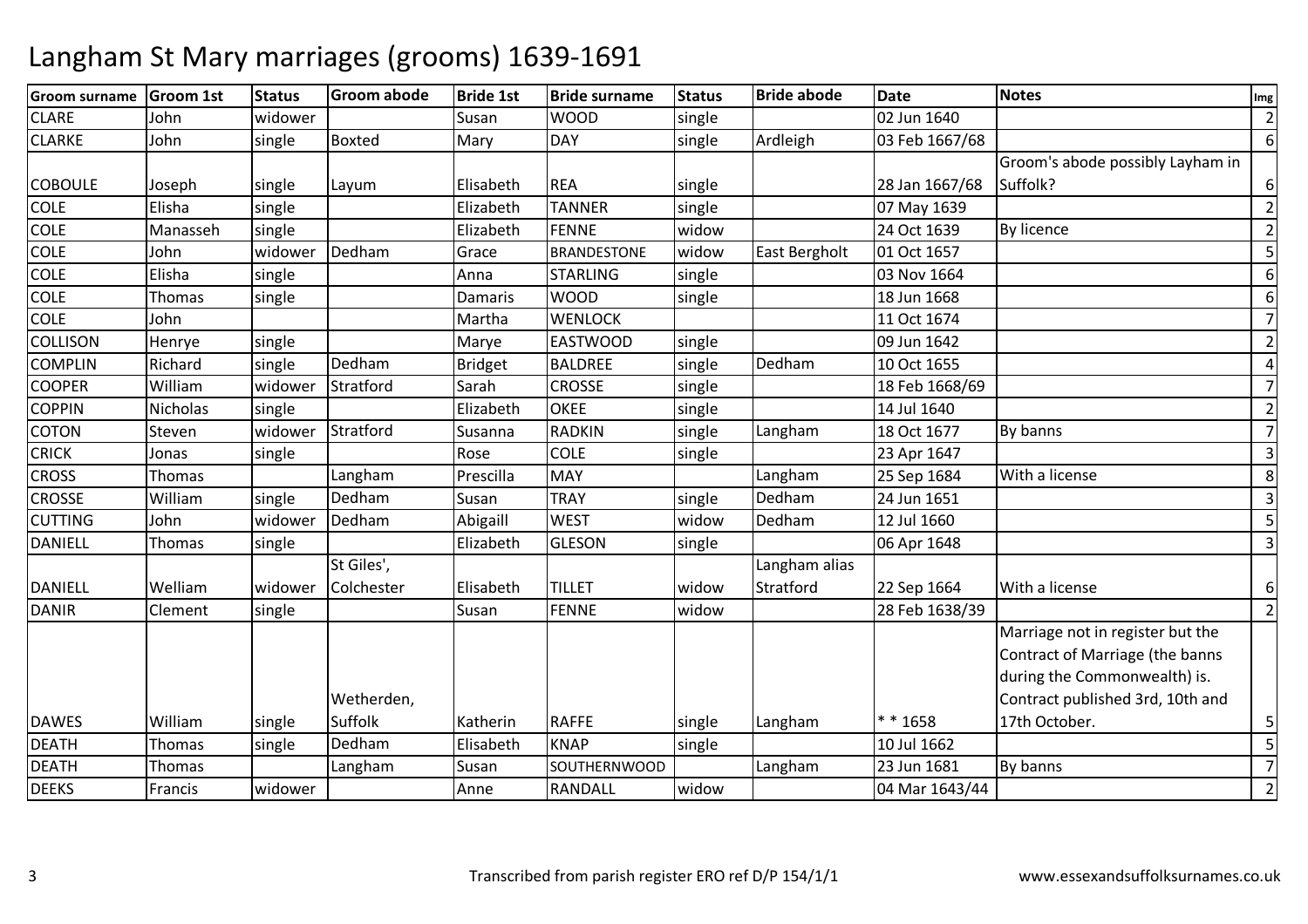#### **Groom surname Groom 1st Status Groom abode Bride 1st Bride surname Status Bride abode Date Notes Img** DIAMOND John widower Boxtead, Essex Mary WRIGHT widowwidow Boxtead, Essex 07 Jun 1688 By a license<br>single 23 Oct 1662 8 $\overline{\mathbf{5}}$ DOBBITOSamuel | widower Dedham<br>
William | single | East Bergholt m Esther GOSNALL single 23 Oct 1662 55 30 1662 5 30 1662 5 4 16 16 16 16 16 16 16 17 18 18 19 10 10 11 12 13 1 DOWE William single East Bergholt Elizabeth RUDLAND single East Bergholt 07 Jul 1645 <sup>3</sup> **DOWNES**  Alanee Single Anne SIGGER R Single 26 Mar 1649 3 **DOWNES**  Johnn single Boxted Mary HAM M single Langham 01 Nov 1657 55<br>NPELER single Charlford 2004/4004/02 DOWNES Johnn single Stratford Susanna CANDELER CANDELER single Stratford 06 Mar 1661/62<br>
COLE single Langham 17 Jan 1681/82 By banns 7 DOWNES Williamm single Langham Elizabeth COLE single Langham 17 Jan 1681/82 By banns<br>Annual Langham Langham single language of the single single single single single single single single single 7 7EDWARDES John Langhamm Margarit HILLES Langham 30 Aug 1683 By banns ELLINOT William widower Susanna FERRAR widow 04 May 1665  $104$  May 1665 Farm are groom is William Ellinot senr. 6 $\overline{3}$ ELLISS Robert Widower Elizabeth h GODFRY single 07 May 1646 3 FALL Matheww single Margarit COOPER single 26 Nov 1640 20 Nov 2000 22 FENN John Dedham m Susanna SADLER Langham 20 Nov 1679 By banns<br>Langham Langham 20 Nov 1679 By banns 7 $\overline{2}$ FERRARR George single Susan TUNMER single 26 Dec 1639 2011 2012 2014 FERRARR John widower Elizabeth WILES single 03 Aug 1643 2 FIRMANN Edward widower Susan CROSS widow w 27 Apr 1641 By licence 2 FISHERR Daniell widower Mary COPPIN **COPPIN** widow<br> **YOUNG** widow 31 Jan 1638/39 2<br>Dedham 14 May 1663 6 FISHERRichard Widower Dedham<br>Mathew Widower Stratford m Mary YOUNG widow Dedham 14 May 1663<br>And Contract Contract in the Contract of the Contract of the Contract of the Contract of the Contract of the C 65 FRANCIS Mathew widower Stratford Susanna CANDLER widow 06 Feb 1661/62 <sup>5</sup> FRANCKLINN Henery widower Colchester Elisabeth BROWNE single Stratford 31 Oct 1650 31 Oct 1650 31 Oct 1650 31 Oct 1650 3 FREAKEThomas single<br>Steven single e | Anne | RAND D single 26 Feb 1638/39 20 FULLERLangham m Margaret GOBBY single Langham 31 Jul 1656 4GANNOCK John single Neyland Anna BARKER single Boxted 22 Sep 1652  $\frac{12 \text{ Sep } 1667}{2560 \text{ kg}}$ Married at Boxted Church (not clear why this should be in Langham's register, unless it was performed by Langham's vicar) 3 6GARNET Johnn widower Alice JUE widow 4GERRARD Batholomewsingle Dedham m Sarah PORTER single Thorpe 22 Jun 1654 GINNEREE Thomas Single Hemmingstone, Suffolkk 1910 Prudence HUNTING Single Ai, Suffolk 101 Oct 1667  $\vert$ 01 Oct 1667 **Example 1** Bride's abode of Ai is possibly Eye. 6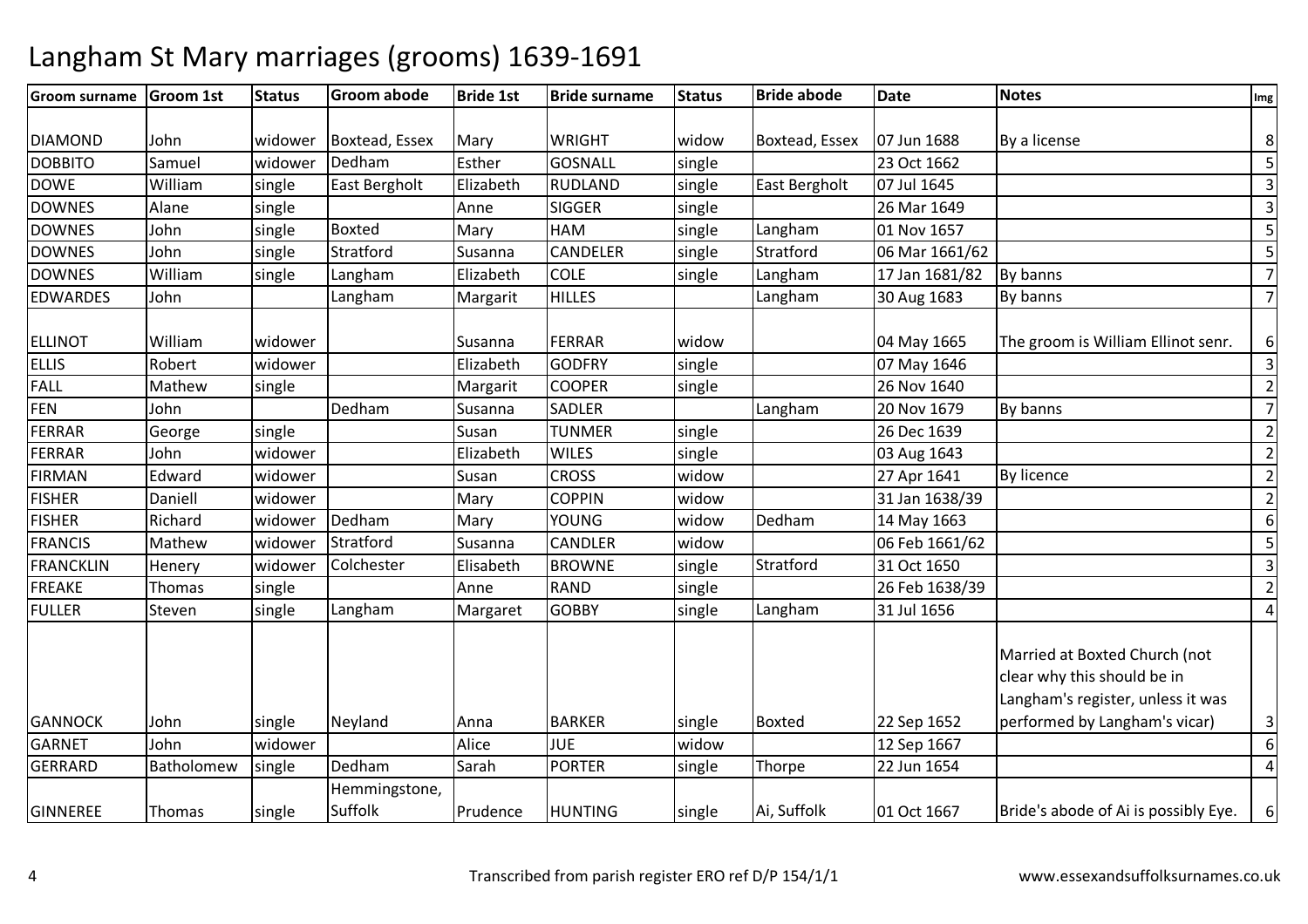| <b>Groom surname</b> | <b>Groom 1st</b> | <b>Status</b> | <b>Groom abode</b> | <b>Bride 1st</b> | <b>Bride surname</b> | <b>Status</b> | <b>Bride abode</b> | <b>Date</b>    | <b>Notes</b>                        | Img            |
|----------------------|------------------|---------------|--------------------|------------------|----------------------|---------------|--------------------|----------------|-------------------------------------|----------------|
| <b>GODFREE</b>       | John             | widower       |                    | Anna             | <b>FULLER</b>        | widow         |                    | 08 Feb 1658/59 |                                     | 5              |
| <b>GOODIN</b>        | Joseph           | widower       | Langham            | Margaret         | <b>STARLING</b>      | single        | Langham            | 26 Feb 1651/52 |                                     | 3              |
| <b>GOODWIN</b>       | Joseph           | widower       | Langham            | Mary             | <b>GRAY</b>          | single        | Capell             | 23 Apr 1657    |                                     | 5              |
| <b>GOSLING</b>       | Thomas           | single        | Dedham             | Elisabeth        | <b>WRIGHT</b>        | single        | Stratford          | 31 May 1658    |                                     | 5              |
| <b>GROVES</b>        | John             | widower       | Langham            | Susan            | <b>WELLOCK</b>       |               | Langham            | 10 Sep 1685    | By banns                            | 8              |
| <b>GULL</b>          | John             | single        | Dedham             | Alce             | <b>THISALWOOD</b>    | single        | Dedham             | 29 Apr 1679    | By banns                            | $\overline{7}$ |
|                      |                  |               |                    |                  |                      |               |                    |                | With a license. Groom's abode       |                |
|                      |                  |               |                    |                  |                      |               |                    |                | presumably Bergholt - East rather   |                |
| <b>HACKSOLE</b>      | Abraham          |               | <b>Barfal</b>      | Susan            | <b>CUPER</b>         |               | Ardly              | 07 May 1684    | than West?                          | 8              |
| HAM                  | Benjamin         | single        |                    | Elisabeth        | <b>RIE</b>           | single        |                    | 15 Apr 1661    |                                     | 5              |
| HAM                  | Jacob            | single        | Ardleigh           | Miriam           | <b>WEST</b>          | single        | Dedham             | 25 Nov 1662    |                                     | 5              |
| HAM                  | Steven           | single        | Dedham             | Sarah            | FERRAR               | single        | Langham            | 31 Dec 1662    |                                     | 5              |
| HAM                  | John             |               | Dedham             | Elizabeth        | <b>BAKER</b>         |               | Langham            | 28 Sep 1684    | By banns                            | 8              |
| <b>HARBERT</b>       | Francis          | widower       |                    | Elizabeth        | <b>NEVARD</b>        | widow         |                    | 20 Apr 1642    |                                     | $\overline{2}$ |
| <b>HARVY</b>         | John             | single        |                    | Susanna          | <b>GOBBY</b>         | single        |                    | 24 Dec 1663    |                                     | 6              |
| <b>HEWIT</b>         | Joseph           | single        | Dedham             | Clemence         | <b>ALLIN</b>         | single        | Boxsted            | 17 Sep 1651    |                                     | 3              |
| <b>HODS</b>          | Robert           | widower       |                    | Joane            | <b>JUE</b>           | widow         |                    | 03 Jun 1641    |                                     | $\overline{2}$ |
| <b>HOLDING</b>       | John             | single        |                    | Magdalene        | <b>BENTLY</b>        | single        |                    | 19 Dec 1644    |                                     | 3              |
| <b>HORSEMAN</b>      | Thomas           | single        |                    | Margaret         | <b>WEBB</b>          | single        |                    | 28 Mar 1665    |                                     | 6              |
| <b>HORSPIT</b>       | Edward           | single        | Dedham             | Anne             | <b>PRIOR</b>         | single        | Dedham             | 11 Mar 1644/45 |                                     | 3              |
| <b>HOW</b>           | John             | single        | Dedham             | Sarah            | SOTHERWOOD           | single        | Langham            | 23 Feb 1651/52 |                                     | $\overline{3}$ |
| HOW                  | Georg            | widower       | Ardly              | Margery          | <b>STEAGALL</b>      | single        | Ardly              | 06 Jul 1652    |                                     | $\overline{3}$ |
| HOW                  | Robert           | single        | Langham            | Elisabeth        | <b>BIGG</b>          | single        | Terling            | 04 Apr 1665    |                                     | 6              |
| <b>HUBBARD</b>       | Mathew           | widower       | Dedham             | Sarah            | <b>FOSTER</b>        | widow         | Stratford          | 19 May 1653    |                                     | $\overline{4}$ |
| <b>HUCHINSON</b>     | William          | widower       | Dedham             | Margaret         | <b>ELLINOT</b>       | single        | Dedham             | 11 Jun 1660    |                                     | 5              |
| HUNNIBALL            | James            | widower       | East Bergholt      | Grace            | <b>GRINDALL</b>      | single        | Stratford          | 21 Apr 1663    |                                     | 6              |
|                      |                  |               | St Mary Elmes,     |                  |                      |               | St Mary Elmes,     |                |                                     |                |
| <b>HUNNICKE</b>      | Thomas           | single        | Ipswich            | Anne             | <b>PRICKE</b>        | single        | Ipswich            | 31 Jul 1645    |                                     | 3              |
|                      |                  |               |                    |                  |                      |               |                    |                | By licence. Mr John Joceline, Mris. |                |
| <b>JOCELINE</b>      | John             | widower       |                    | Mary             | <b>ALLEN</b>         | single        |                    | 09 Jun 1642    | Mary Allen                          | 2              |
| <b>KEMBALL</b>       | William          | single        | Lauford            | Mary             | <b>DEACON</b>        | single        | Dedham             | 04 Oct 1654    |                                     | 4              |
| <b>KING</b>          | John             | single        | Dedham             | Alice            | <b>TABUT</b>         | single        | Langham            | 31 Mar 1657    |                                     | 5              |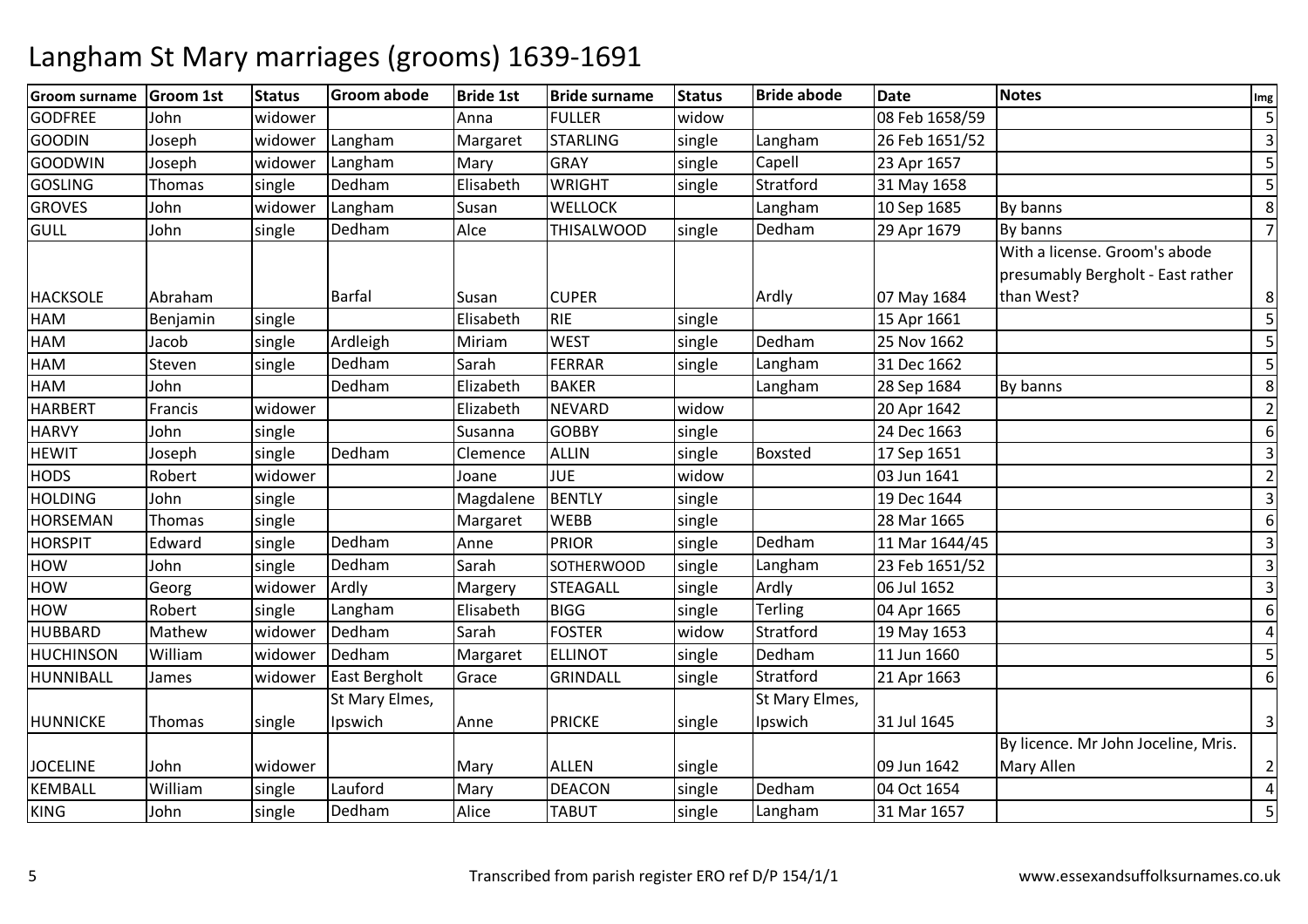| <b>Groom surname</b> | <b>Groom 1st</b> | <b>Status</b> | <b>Groom abode</b> | <b>Bride 1st</b> | <b>Bride surname</b> | <b>Status</b> | <b>Bride abode</b> | <b>Date</b>    | <b>Notes</b>                                                      | Img            |
|----------------------|------------------|---------------|--------------------|------------------|----------------------|---------------|--------------------|----------------|-------------------------------------------------------------------|----------------|
| <b>KINGSBURY</b>     | John             | single        | <b>Boxted</b>      | Elizabeth        | LAWRENCE             | single        | <b>Boxted</b>      | 12 Apr 1645    |                                                                   | $\overline{3}$ |
| <b>KNOP</b>          | Samuell          | single        | <b>Boxted</b>      | Susanna          | <b>ARDLEY</b>        | single        | <b>Boxted</b>      | 27 Nov 1662    |                                                                   | 5              |
| <b>LADBROOKE</b>     | Samuell          | single        |                    | Elizabeth        | <b>COVENEE</b>       | single        |                    | 22 Aug 1638    |                                                                   | $\overline{2}$ |
| <b>LADBROOKE</b>     | Samuel           | widower       |                    | Susan            | CONVIN               | single        |                    | 02 Jan 1639/40 | By licence                                                        | $\overline{2}$ |
| LAMBE                | Peter            |               |                    | Anne             | <b>BETTCHAMBER</b>   |               |                    | 26 Mar 1649    |                                                                   | $\overline{3}$ |
| <b>LAMBERT</b>       | Harbert          | single        | Stratford          | Diana            | <b>PURDEE</b>        | widow         | Dedham             | 25 Dec 1663    |                                                                   | 6              |
|                      |                  |               |                    |                  |                      |               |                    |                | Not clear if the groom is also of                                 |                |
| LANHAM               | Thomas           |               |                    | Anne             | <b>SEARING</b>       |               | Dedham             | 12 Apr 1649    | Dedham.                                                           | 3              |
| LEADER               | Simon            | widower       | Stratford          | Anna             | <b>HOUCHIN</b>       | widow         | Dedham             | 27 Sep 1653    |                                                                   | 4              |
| <b>LECH</b>          | Thomas           | single        |                    | Mary             | <b>WHEELER</b>       | single        |                    | 21 May 1648    |                                                                   | 3              |
| <b>LEGAT</b>         | Abraham          | single        |                    | Alice            | <b>WARD</b>          | single        |                    | 02 Jan 1644/45 |                                                                   | $\overline{3}$ |
| <b>LEWES</b>         | Joseph           | single        | Stutton, Suffolk   | Abigaill         | <b>FIRMAN</b>        | single        | Dedham             | 08 Feb 1659/60 |                                                                   | 5              |
| <b>LEWIS</b>         | William          | single        | Dedham             | Joanna           | <b>WRIGHT</b>        | single        | Dedham             | 06 May 1652    |                                                                   | $\overline{3}$ |
|                      |                  |               |                    |                  |                      |               |                    |                | Unclear if groom is also of East                                  |                |
| LEWIS                | Tobias           | widower       |                    | Sarah            | <b>WITHIN</b>        | single        | East Bergholt      | 19 Dec 1667    | Bergholt.                                                         | 6              |
|                      |                  |               |                    |                  |                      |               |                    |                | Year given as 1691 - might be<br>1690/1 or 1691/2. Entered in the |                |
|                      |                  |               |                    |                  |                      |               |                    |                | register out of sequence just before                              |                |
| LILLY                | John             | single        | Langham            | Mary             | <b>CAVE</b>          | single        | Langham            | 09 Feb 1691/92 | marriages for the 1670s.                                          | 7              |
| LONG                 | Paul             | widower       | Stratford          | Anna             | <b>GLADDIN</b>       | widow         | Stratford          | 21 Apr 1663    |                                                                   | 5              |
| <b>LORKIN</b>        | Samuell          | single        | Dedham             | Anna             | <b>KNAP</b>          | single        | Dedham             | 25 Jun 1663    |                                                                   | 6              |
| LOWE                 | Robt.            | widower       |                    | Elizabeth        | RAISON?              | widow         |                    | 27 Jan 1641/42 | By licence. Bride's surname faded.                                | $\overline{2}$ |
| LUMKIN               | <b>Thomas</b>    | widower       | Colchester         | Mary             | <b>WOOD</b>          | single        |                    | 14 May 1667    | With a certificate                                                | 6              |
| <b>MANNISTE</b>      | Jeremy           | single        | Stratford          | <b>Bridget</b>   | <b>BANES</b>         | single        | Stratford          | 25 Aug 1663    | With a license                                                    | 6              |
| <b>MARIOT</b>        | William          | widower       |                    | Elizabeth        | <b>FEILD</b>         | single        |                    | 10 Apr 1645    |                                                                   | 3              |
|                      |                  |               |                    |                  |                      |               |                    |                | Not clear if the groom is also of                                 |                |
| <b>MARRET</b>        | John             | single        |                    | Mary             | <b>DURRANT</b>       | single        | Stratford          | 28 May 1645    | Stratford.                                                        | 3              |
|                      |                  |               |                    |                  |                      |               |                    |                | Mr James Martin, Mrs Susanna                                      |                |
| <b>MARTIN</b>        | James            | single        | Colchester         | Susanna          | <b>BRAND</b>         | single        | Dedham             | 24 Aug 1652    | <b>Brand</b>                                                      | 3              |
| <b>MARTIN</b>        | Abraham          | single        | Ardleigh           | Mary             | <b>HAILES</b>        | single        | Ardleigh           | 16 Apr 1661    |                                                                   | $\overline{5}$ |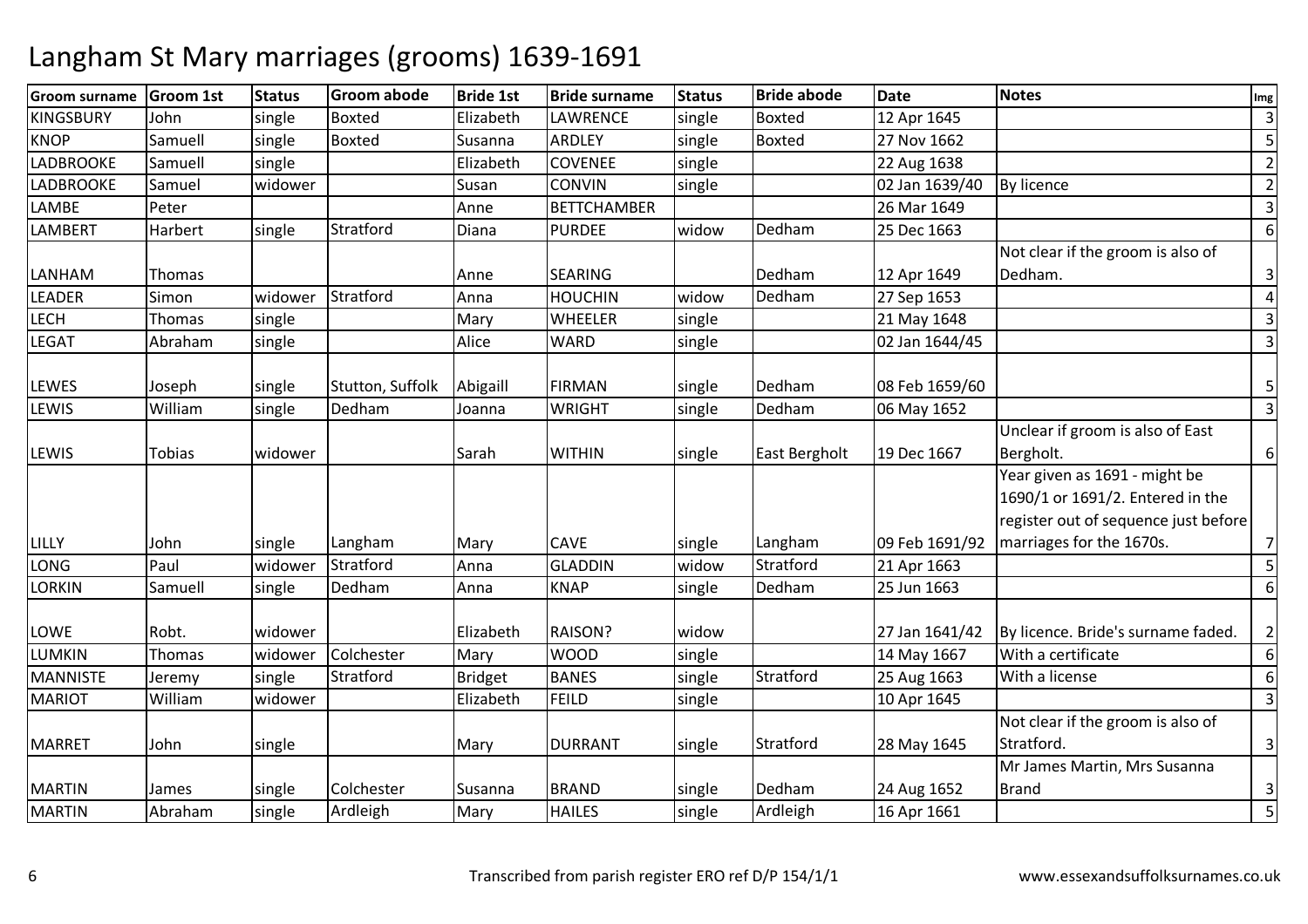| <b>Groom surname</b> | <b>Groom 1st</b> | <b>Status</b> | <b>Groom abode</b>           | <b>Bride 1st</b> | <b>Bride surname</b> | <b>Status</b> | <b>Bride abode</b>         | <b>Date</b>    | <b>Notes</b>                                                                                                  | Img                     |
|----------------------|------------------|---------------|------------------------------|------------------|----------------------|---------------|----------------------------|----------------|---------------------------------------------------------------------------------------------------------------|-------------------------|
| <b>MAXHAM</b>        | Anthony          | single        | Stratford                    | Mary             | <b>ADEE</b>          | single        | Stratford                  | 01 Nov 1645    |                                                                                                               | $\mathbf{3}$            |
| <b>MAY</b>           | Lancelot         | widower       | Ardley                       | Alice            | <b>WOOD</b>          |               | Langham                    | 25 Apr 1689    | By a licence                                                                                                  | 8 <sup>1</sup>          |
| <b>MEDOP</b>         | Joshua           | single        | Dedham                       | Mary             | <b>POLLY</b>         | single        | Dedham                     | 05 Nov 1662    |                                                                                                               | 5                       |
| <b>MILLS</b>         | John             | widower       | Ardleigh                     | <b>Bridget</b>   | <b>BROWNE</b>        | single        | Ardleigh                   | 01 Jul 1653    | The groom is John Mills junior.                                                                               | $\overline{a}$          |
| <b>MIXER</b>         | Adam             | single        |                              | Mary             | <b>RAND</b>          | single        |                            | 05 May 1639    |                                                                                                               | $\overline{2}$          |
| <b>MOLE</b>          | Philip           | single        | St Peter's,<br>Colchester    | Martha           | <b>SMYTH</b>         | single        | <b>All Saints</b>          | 07 Aug 1673    | With a license. Bride's abode given<br>as All Saints. Doesn't specify All<br>Saints Colchester, but might be. | $7 \overline{ }$        |
| <b>MORSE</b>         | Jeremiah         | single        | Dedham                       | Abigail          | <b>SWETTMAN</b>      | single        | Clemts. Parish,<br>Ipswich | 15 Jun 1654    | The groom's name is given as both<br>Jeremy and Jeremiah in the<br>register.                                  | $\overline{4}$          |
| <b>MULLY</b>         | Richard          | widower       |                              | Sarah            | <b>ORRICE</b>        | single        | Dedham                     | 09 Jul 1648    | Not clear if the groom is also of<br>Dedham.                                                                  | $\overline{\mathbf{3}}$ |
| <b>MUNSEN</b>        | John             |               | Langham                      | Anna             | <b>WENLOCK</b>       |               | Langham                    | 20 Nov 1684    | By banns                                                                                                      | 8 <sup>1</sup>          |
| <b>MUNSON</b>        | John             | single        |                              | Mary             | <b>KAMBALL</b>       | single        |                            | 01 Apr 1679    | By banns                                                                                                      | 7                       |
| <b>MUSKET</b>        | Andrew           | single        | Dedham                       | Sarah            | <b>HALL</b>          | single        | Stratford                  | 24 Jun 1651    |                                                                                                               | $\mathbf{3}$            |
| <b>NEVARD</b>        | Nathaniell       | single        | Langham                      | Susann           | <b>THURSTONE</b>     | single        | Langham                    | 11 Dec 1654    |                                                                                                               | $\overline{a}$          |
| <b>NEVARD</b>        | John             | single        | Dedham                       | Sarah            | <b>HARVY</b>         | single        | <b>Boxted</b>              | 02 Oct 1662    |                                                                                                               | 5                       |
| <b>NEVERD</b>        | William          | single        |                              | Elizabeth        | <b>RICHER</b>        | single        |                            | 24 Jul 1638    |                                                                                                               | $\overline{2}$          |
| NORTH[ES]            | Thomas           | widower       | St Buttolphes,<br>Colchester | Anna             | <b>BAKER</b>         | single        | Langham                    | 27 Feb 1654/55 | Contract of Marriage published in<br>the November, marriage didn't<br>take place until the February.          | $\overline{a}$          |
|                      |                  |               | St Nicholas',                |                  |                      |               |                            |                |                                                                                                               |                         |
| <b>NORTON</b>        | John             | single        | Ipswich                      | Susanna          | <b>RAND</b>          | spinster      |                            | 20 Apr 1659    |                                                                                                               | 5                       |
| <b>ORRIS</b>         | John             | widower       | Dedham                       | Sarah            | <b>WOODWARD</b>      | widow         | Dedham                     | 29 Jun 1652    |                                                                                                               | $\mathbf{3}$            |
| <b>ORRIS</b>         | Bezaleel         | widower       |                              | Priscilla        | <b>WENT</b>          | single        |                            | 27 Aug 1661    |                                                                                                               | 5                       |
| <b>PAGE</b>          | Nathaneel        | single        |                              | Sarah            | <b>CROSS</b>         | single        |                            | 06 May 1641    |                                                                                                               | $\overline{2}$          |
| PAGE                 | John             | single        |                              | Elisabeth        | <b>MASTERS</b>       | single        | Dedham                     | 18 Oct 1649    | Not clear if the groom is also of<br>Dedham.                                                                  | $\overline{3}$          |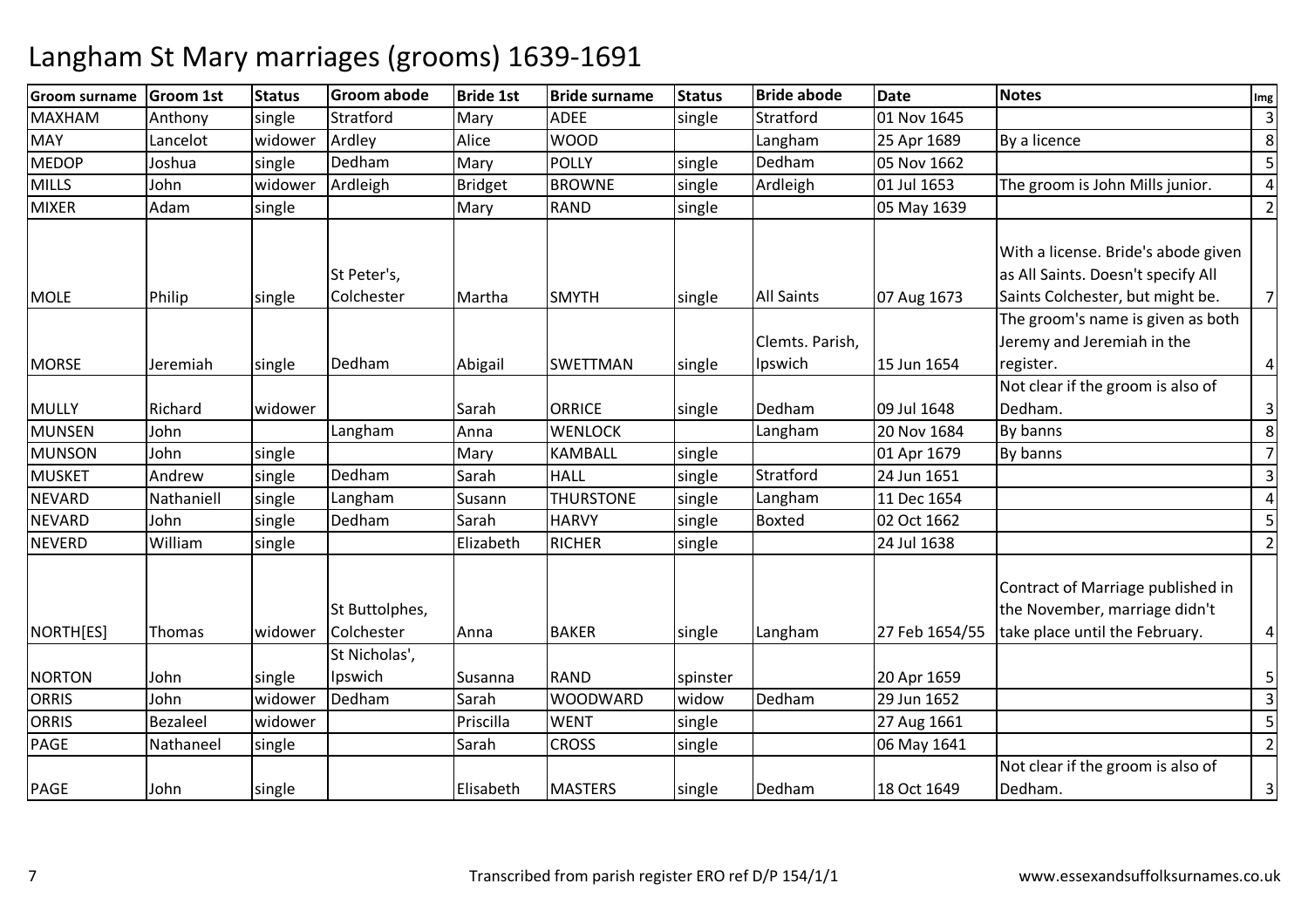| <b>Groom surname</b> | <b>Groom 1st</b> | <b>Status</b> | <b>Groom abode</b>   | <b>Bride 1st</b> | <b>Bride surname</b> | <b>Status</b> | <b>Bride abode</b> | <b>Date</b>    | <b>Notes</b>                                    | Img            |
|----------------------|------------------|---------------|----------------------|------------------|----------------------|---------------|--------------------|----------------|-------------------------------------------------|----------------|
|                      |                  |               |                      |                  |                      |               | Assington,         |                | Not clear if the groom is also from             |                |
| <b>PAINE</b>         | Peter            | widower       |                      | Mary             | <b>SMITH</b>         | widow         | Suffolk            | 24 Aug 1654    | Assington.                                      | 4              |
|                      |                  |               |                      |                  |                      |               | Assington,         |                |                                                 |                |
| <b>PAINE</b>         | Peter            | single        | Langham              | Sarah            | <b>NUTT</b>          | single        | Suffolk            |                | 20 Mar 1654/55 The groom is Peter Paine junior. | $\overline{4}$ |
| <b>PARKER</b>        | Joseph           | single        | Stratford            | Elisabeth        | LAMB                 | single        | Thurrington        | 20 Jul 1658    |                                                 | 5              |
| <b>PARKER</b>        | John             | single        | Dedham               | Elizabeth        | <b>MOLES</b>         | single        | Dedham             | 03 Jul 1679    | With a license                                  | $\overline{7}$ |
| <b>PAYNE</b>         | Samuell          | single        |                      | Anne             | <b>COOPER</b>        | single        |                    | 24 May 1638    | By licence                                      | $\overline{2}$ |
| <b>PEACOCK</b>       | John             | single        | Dedham               | Martha           | <b>MASON</b>         | single        | Dedham             | 02 Aug 1666    | With a license                                  | 6              |
| <b>PEARLE</b>        | Abraham          | single        | Stratford            | Dorothy          | <b>WHITMAN</b>       | single        | Stratford          | 17 Jun 1651    | Bride is a servant                              | 3              |
| <b>PEEKE</b>         | Thomas           | single        |                      | Jane             | <b>FIRMAN</b>        | single        |                    | 16 Jul 1639    | By licence                                      | $\overline{2}$ |
| <b>PETT</b>          | Thomas           |               | Langham              | Susan            | <b>CATCHPOLE</b>     |               | Langham            | 27 Nov 1679    | By banns                                        | $\overline{7}$ |
| <b>PHILLIPS</b>      | John             |               | Bumsted, Essex       | Elizabeth        | <b>MAY</b>           |               | Langham            | 01 Apr 1686    | By a lycence                                    | 8 <sup>1</sup> |
|                      |                  |               |                      |                  |                      |               |                    |                | With a license. The bride is                    |                |
| PIDDINGTON           | Timothy          | widower       | <b>East Bergholt</b> | Margaret         | <b>ADKINS</b>        | widow         |                    | 30 Jun 1664    | Magaret Adkins alias Adkinson.                  | $6 \mid$       |
|                      |                  |               |                      |                  |                      |               |                    |                | With a license. The bride is                    |                |
| PIDDINGTON           | Timothy          | widower       | <b>East Bergholt</b> | Margaret         | <b>ADKINSON</b>      | widow         |                    | 30 Jun 1664    | Magaret Adkins alias Adkinson.                  | $6 \mid$       |
|                      |                  |               |                      |                  |                      |               |                    |                | Thomas Pilgrime, gent. With a                   |                |
|                      |                  |               |                      |                  |                      |               |                    |                | pinsd? Licence (the "pinsd" is                  |                |
|                      |                  |               |                      |                  |                      |               |                    |                | abbreviated - not easy to read, and             |                |
|                      |                  |               |                      |                  |                      |               |                    |                | unclear what the full word should               |                |
| PILGRIME             | Thomas           | single        |                      | Susan            | CARDINALL            | single        |                    | 18 Nov 1641    | be)                                             | $\overline{2}$ |
| <b>POLLY</b>         | Laurence         | single        |                      | Mary             | <b>FULLER</b>        | single        |                    | 12 Apr 1642    |                                                 | $\overline{2}$ |
|                      |                  |               |                      |                  |                      |               |                    |                | Groom's surname hard to read.                   |                |
|                      |                  |               |                      |                  |                      |               |                    |                | Ponssella? Russells? Not clear if               |                |
| PONSSELLA?           | John             | single        |                      | Dorothee         | <b>TURNER</b>        | widow         | Stratford          | 24 Jan 1648/49 | groom is also of Stratford.                     | 3              |
| <b>POTTER</b>        | Robt.            | single        |                      | Lucrecia         | <b>COOKE</b>         | single        |                    | 21 Jun 1638    | By licence                                      | $\overline{2}$ |
| <b>POTTER</b>        | Thomas           | single        | Much Horxley         | Elisabeth        | <b>WENLOCK</b>       | single        | Langham            | 08 May 1656    |                                                 | $\overline{4}$ |
|                      |                  |               |                      |                  |                      |               |                    |                | Year given as 1691 - might be                   |                |
|                      |                  |               |                      |                  |                      |               |                    |                | 1690/1 or 1691/2. Entered in the                |                |
|                      |                  |               |                      |                  |                      |               |                    |                | register out of sequence just before            |                |
| <b>POTTER</b>        | Samuell          | single        | Langham              | Mary             | <b>GOBY</b>          | single        | Langham            | 04 Feb 1691/92 | marriages for the 1670s.                        | 7              |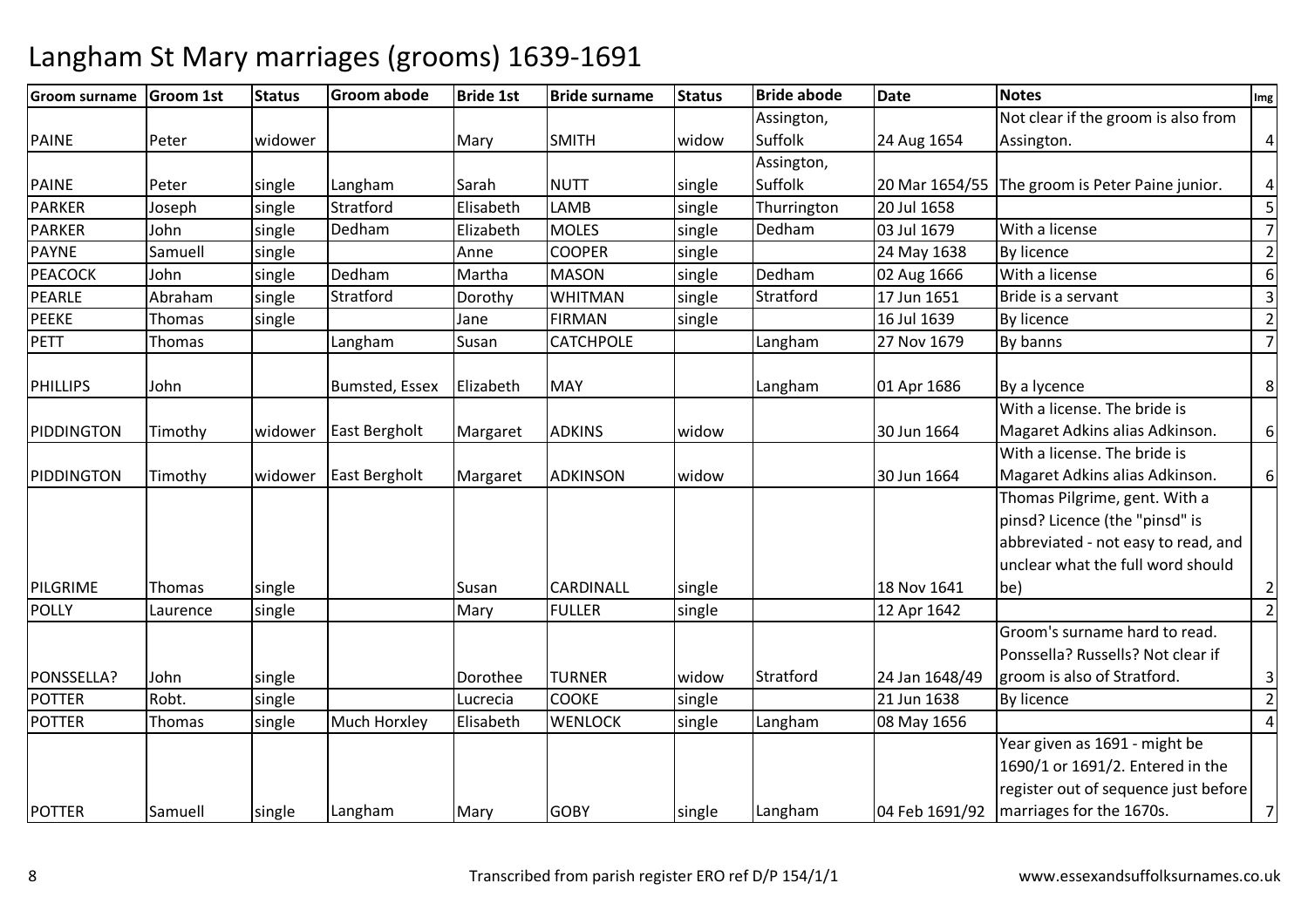| <b>Groom surname</b> | <b>Groom 1st</b> | <b>Status</b> | <b>Groom abode</b>      | <b>Bride 1st</b> | <b>Bride surname</b> | <b>Status</b> | <b>Bride abode</b> | <b>Date</b>    | <b>Notes</b>                        | Img            |
|----------------------|------------------|---------------|-------------------------|------------------|----------------------|---------------|--------------------|----------------|-------------------------------------|----------------|
| <b>PURDEE</b>        | Samuell          | single        | Dedham                  | Diana            | <b>SYMONDS</b>       | widow         | Dedham             | 19 Sep 1656    |                                     | 5              |
|                      |                  |               |                         |                  |                      |               |                    |                | By banns. End of groom's abode      |                |
| RAINBIRD             | Thomas           |               | $Cod*$                  | Mary             | <b>POLLEE</b>        |               | Langham            | 27 Nov 1684    | lost on page edge.                  | 8              |
| <b>RAYMER</b>        | Edward           | single        |                         | Margaret         | <b>BENTLY</b>        | single        |                    | 05 May 1642    |                                     | $\overline{2}$ |
| <b>REDGWELL</b>      | John             | single        |                         | Mary             | <b>CROSSE</b>        | single        |                    | 05 Oct 1665    |                                     | 6              |
| <b>RICHARDS</b>      | Robert           | widower       | Langham                 | Sarah            | <b>CHURCH</b>        | widow         | Weeks              | 20 Apr 1680    | By banns                            | $\overline{7}$ |
| <b>RICHARDSON</b>    | John             | widower       |                         | Anne             | <b>CARVER</b>        | widow         |                    | 01 Jan 1643/44 |                                     | $\overline{2}$ |
| <b>RICHARDSON</b>    | Vincent          | single        | Langham                 | Elisabeth        | <b>COLE</b>          | single        | Langham            | 28 Jul 1657    |                                     | 5              |
|                      |                  |               | Rood Parish,            |                  |                      |               |                    |                |                                     |                |
| <b>RICHBELL</b>      | William          | single        | London                  | Phoebe           | <b>DIMBLEBEE</b>     | spinster      | Langham            | 21 Sep 1654    |                                     | 4              |
| <b>ROGERS</b>        | Georg            | widower       | East Bergholt           | Mary             | LEWIS                | single        | East Bergholt      | 16 Apr 1666    | With a certificate                  | 6              |
| <b>ROOTE</b>         | Robert           | single        | Langham                 | Mary             | <b>GILES</b>         | spinster      | Langham            | 23 Jul 1657    |                                     | 5              |
| <b>ROWLES</b>        | Ambrose          | single        |                         | Mary             | <b>DEATH</b>         | single        |                    | 20 Aug 1662    |                                     | 5              |
| <b>ROWSE</b>         | John             | single        | Dedham                  | Sarah            | <b>BROWNE</b>        | single        | Dedham             | 15 Nov 1666    | With a certificate                  | 6              |
| <b>RUDKIN</b>        | John             | single        |                         | Anne             | <b>THURLER</b>       | single        |                    | 26 Apr 1639    | By licence                          | $\overline{2}$ |
| <b>RUDKIN</b>        | Joseph           | single        | Langham                 | Susann           | <b>FARRER</b>        | single        | Langham            | 11 Mar 1654/55 |                                     | $\overline{4}$ |
|                      |                  |               |                         |                  |                      |               |                    |                |                                     |                |
|                      |                  |               |                         |                  |                      |               |                    |                | With a certificate. Not clear if    |                |
| <b>RUDKIN</b>        | John             | single        |                         | Susan            | <b>CABLE</b>         | single        | <b>Wakes Colne</b> | 19 Oct 1665    | groom is of Wakes Colne as well.    | 6              |
|                      |                  |               |                         |                  |                      |               |                    |                |                                     |                |
| <b>RUNTING</b>       | Thomas           | single        | Hobrook, Suffolk Martha |                  | <b>BURNDISH</b>      | single        | <b>Boxsted</b>     | 16 Nov 1652    | Hobrook is presumably Holbrook.     | 3              |
|                      |                  |               |                         |                  |                      |               |                    |                | Groom's surname hard to read.       |                |
|                      |                  |               |                         |                  |                      |               |                    |                | Ponssella? Russells? Not clear if   |                |
| <b>RUSSELLS?</b>     | John             | single        |                         | Dorothee         | <b>TURNER</b>        | widow         | Stratford          | 24 Jan 1648/49 | groom is also of Stratford.         | 3              |
|                      |                  |               |                         |                  |                      |               |                    |                | By licence. Bride's first name hard |                |
| <b>RYE</b>           | Thomas           | widower       |                         | Jone?            | <b>LADBROOKE</b>     | widow         |                    | 21 Jan 1640/41 | to read - smudged.                  | $\overline{2}$ |
| <b>SADLER</b>        | Gedeon           | single        |                         | Sarah            | PETTIT               | single        |                    | 05 Jan 1645/46 |                                     | 3              |
| <b>SADLER</b>        | Nathaniell       | single        |                         | Elizabeth        | <b>MUNSON</b>        | single        |                    | 06 Oct 1691    |                                     | 8              |
| <b>SALMON</b>        | John             | single        | Dedham                  | Martha           | <b>BORLEY</b>        | single        | Dedham             | 11 Oct 1664    | With a certificate                  | 6              |
| <b>SALMON</b>        | William          |               | Langham                 | Elizabeth        | <b>HODES</b>         |               | Langham            | 07 Feb 1683/84 | By banns                            | $\overline{7}$ |
|                      |                  |               |                         |                  |                      |               |                    |                | Not clear if the groom is also of   |                |
| <b>SAYER</b>         | John             | single        |                         | Anna             | <b>BENTLY</b>        | single        | Dedham             | 16 Nov 1649    | Dedham.                             | 3              |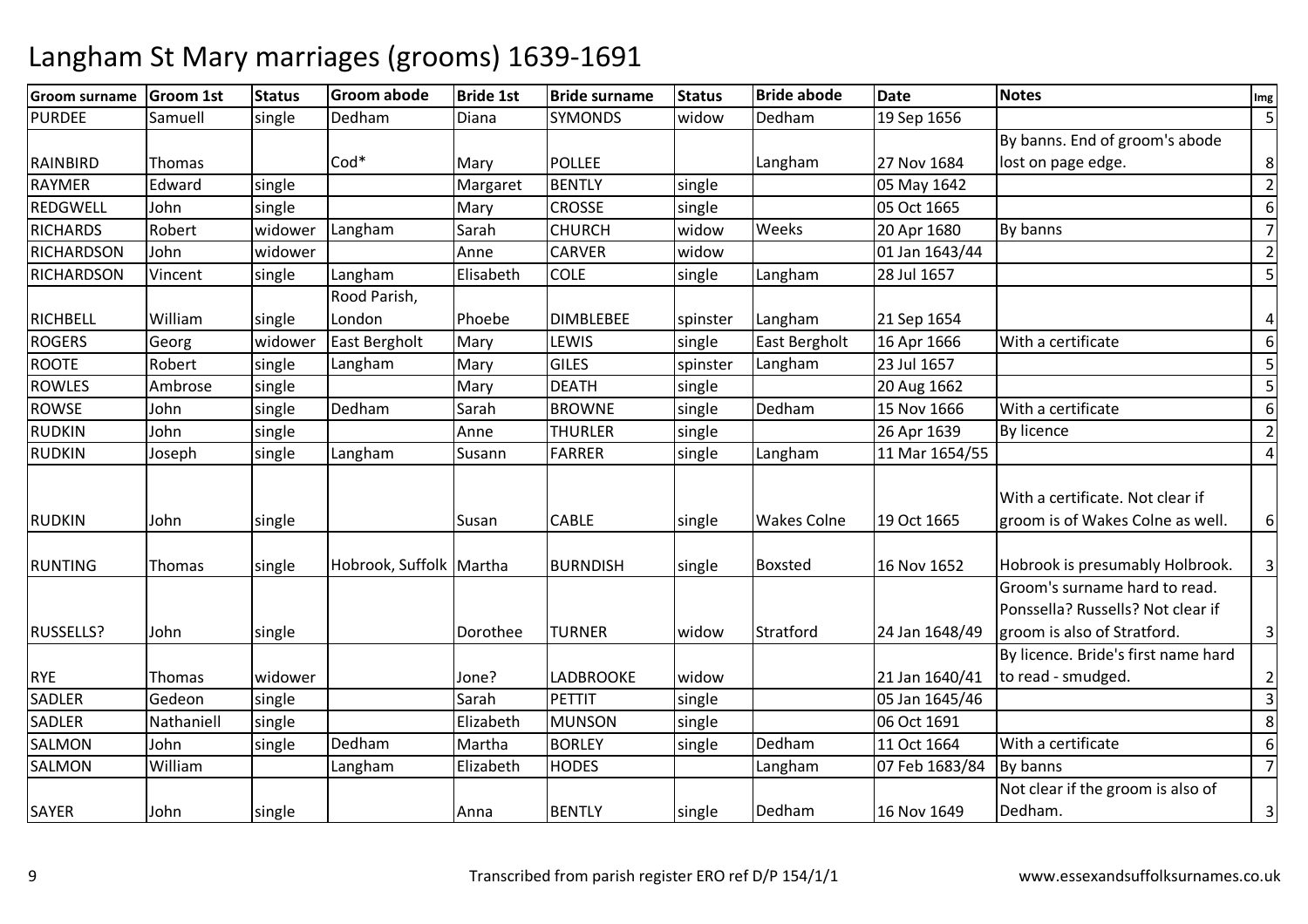| <b>Groom surname</b> | <b>Groom 1st</b> | <b>Status</b> | <b>Groom abode</b>          | <b>Bride 1st</b> | <b>Bride surname</b> | <b>Status</b> | <b>Bride abode</b> | <b>Date</b>          | <b>Notes</b>                          | Img            |
|----------------------|------------------|---------------|-----------------------------|------------------|----------------------|---------------|--------------------|----------------------|---------------------------------------|----------------|
| <b>SAYERS</b>        | John             | single        | Dedham                      | Mary             | <b>HOLDEN</b>        | single        | Langham            | 08 Apr 1687          | By banns                              | 8              |
| <b>SEWELL</b>        | Daniell          | single        |                             | Martha           | <b>CLEARKE</b>       | single        |                    | 06 May 1641          |                                       | $\overline{2}$ |
| <b>SEWELL</b>        | John             | widower       | Brightlingsea               | Elizabeth        | <b>EMMINGS</b>       | widow         | Langham            | 26 Jan 1687/88       | By banns                              | 8              |
| <b>SHAW</b>          | <b>Thomas</b>    | single        |                             | Margaret         | <b>WARNER</b>        | single        |                    | 27 Jun 1665          |                                       | 6              |
| SHEARMAN             | Edmund           | single        | Dedham                      | Mary             | <b>DOWNES</b>        | single        | Langham            | 28 Mar 1665          |                                       | 6              |
|                      |                  |               |                             |                  |                      |               |                    |                      | Not clear if groom is also of "Ardly" |                |
| <b>SHEPHEARD</b>     | Edward           | single        |                             | Anna             | LONG                 | single        | Ardly              | 20 Sep 1649          | (Ardleigh).                           | 3              |
| <b>SHINGLEWOOD</b>   | Joseph           | single        |                             | Anna             | <b>BUCKENHAM</b>     | single        |                    | 23 Apr 1645          |                                       | 3              |
|                      |                  |               | St James',                  |                  |                      |               |                    |                      |                                       |                |
| SHO[R_][R_]AH        | Timothy          | single        | Colchester                  | Sarah            | <b>GREENLEAF</b>     | spinster      | Langham            | 04 Apr 1678          | By banns                              | 7              |
| <b>SICKLEPRIZE</b>   | Walter           | single        |                             | Mary             | LEAUES               | single        |                    | 01 Jun 1665          |                                       | 6              |
| <b>SIDEY</b>         | Daniel           | single        | Dedham                      | Mary             | SHEARN               | single        | Dedham             | 17 Jul 1662          |                                       | 5              |
|                      |                  |               |                             |                  |                      |               |                    |                      | Mr William Skinner, Mrs Sarah         |                |
| <b>SKINNER</b>       | William          | single        | <b>Bockin</b>               | Sarah            | <b>GIBBS</b>         | single        | Langham            | 20 Mar 1650/51 Gibbs |                                       | 3              |
|                      |                  |               |                             |                  |                      |               | Hadleigh,          |                      |                                       |                |
| <b>SMITH</b>         | Georg            | widower       | Hadleigh, Suffolk Elisabeth |                  | <b>KIRK</b>          | single        | Suffolk            | 17 Feb 1651/52       |                                       | 3              |
| <b>SMITH</b>         | Benjamin         | single        |                             | Elisabeth        | <b>BUTCHER</b>       | single        |                    | 06 Apr 1665          |                                       | 6              |
| <b>SMYTH</b>         | John             | single        | Dedham                      | Mary             | <b>DOWNES</b>        | single        | Dedham             | 02 May 1644          |                                       | 3              |
| <b>SMYTH</b>         | George           | widower       |                             | Mary             | <b>GLEMFIELD</b>     | single        |                    | 29 Aug 1644          |                                       | $\overline{3}$ |
| <b>SMYTH</b>         | James            | single        | Dedham                      | Susanna          | <b>COLE</b>          | single        | Dedham             | 24 Apr 1679          | By banns                              | $\overline{7}$ |
| <b>SOTHERWOOD</b>    | Edward           | single        |                             | Anne             | <b>GROVE</b>         | single        |                    | 05 Feb 1638/39       |                                       | $\overline{2}$ |
| <b>SOTHERWOOD</b>    | John             | widower       |                             | Sarah            | <b>JOHNSON</b>       | single        |                    | 11 Jul 1639          |                                       | $\overline{2}$ |
| <b>SOTHERWOOD</b>    | Tho.             | single        |                             | Elisabeth        | <b>WARNER</b>        | single        |                    | 27 Dec 1664          |                                       | 6              |
| <b>SOTHERWOOD</b>    | Edward           | widower       | Boxted                      | Susanna          | LONG                 | widow         | Langham            | 04 May 1665          |                                       | 6              |
| <b>SOTHERWOOD</b>    | John             | single        |                             | Susanna          | LONG                 | single        |                    | 04 May 1665          |                                       | 6              |
| <b>SPARLING</b>      | John             | single        | <b>East Bergholt</b>        | Katherin         | <b>HORN</b>          | widow         | Dedham             | 15 Apr 1652          |                                       | 3              |
|                      |                  |               |                             |                  |                      |               |                    |                      | With a licence. Unclear if the        |                |
| <b>SPICER</b>        | Robert           |               |                             | Penelope         | <b>ELLIS</b>         |               | Colchester         | 24 Feb 1674/75       | groom is also of Colchester.          | $\overline{7}$ |
| <b>STARKE</b>        | Thomas           | single        |                             | Mary             | <b>WARNER</b>        | single        |                    | 22 Jul 1639          |                                       | $\overline{2}$ |
| <b>STARLING</b>      | Edward           | single        | <b>Boxted</b>               | Anna             | <b>MOTT</b>          | single        | <b>Boxfurd</b>     | 24 Jun 1661          |                                       | 5              |
| <b>STARLING</b>      | Charles          | single        | Langham                     | Liddy            | <b>WENT</b>          | widow         | Langham            | 31 Dec 1686          |                                       | 8              |
| <b>STRAUNGE</b>      | John             | single        | Dedham                      | Jane             | <b>COPPIN</b>        | single        | Dedham             | 11 Nov 1652          |                                       | 3              |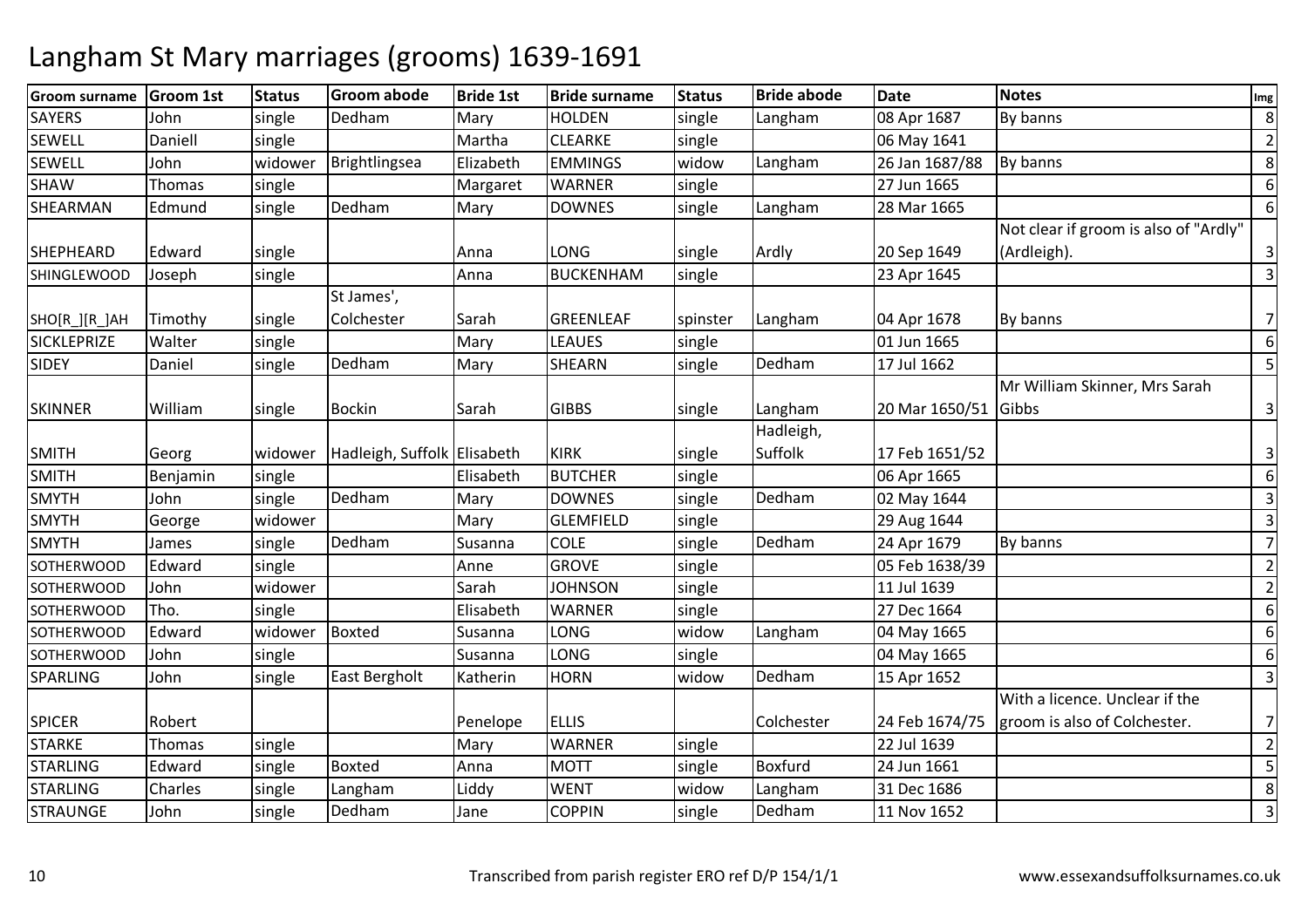| <b>Groom surname</b> | <b>Groom 1st</b> | <b>Status</b>   | <b>Groom abode</b> | <b>Bride 1st</b> | <b>Bride surname</b> | <b>Status</b> | <b>Bride abode</b> | <b>Date</b>    | <b>Notes</b>                                         | Img            |
|----------------------|------------------|-----------------|--------------------|------------------|----------------------|---------------|--------------------|----------------|------------------------------------------------------|----------------|
| <b>STRAUNGE</b>      | Robert           | widower         | Dedham             | Margery          | <b>BLACKWELL</b>     | widow         | Dedham             | 19 Feb 1662/63 |                                                      | 5              |
| <b>STRINGER</b>      | Walter           | widower         |                    | Thomasin         | <b>WILES</b>         | single        |                    | 29 Sep 1665    |                                                      | 6              |
| <b>SUDDERWOOD</b>    | John             | single          | Langham            | Anna             | <b>PORTER</b>        | single        | Langham            | 05 Jun 1690    |                                                      | 8              |
| <b>SWABEE</b>        | Edward           | single          | Tolesbury          | Martha           | <b>GILLSON</b>       | single        | Langham            | 01 Jul 1652    |                                                      | 3              |
| <b>SYMPSON</b>       | Thomas           | single          | Dedham             | Sarah            | MANHOOD              | single        | Dedham             | 16 Jul 1663    |                                                      | 6              |
| <b>TALLER</b>        | Libbeus          | widower         |                    | Sarah            | <b>HAM</b>           | single        | Dedham             | 18 Jun 1663    | Unclear if groom is also of Dedham.                  | 6              |
| <b>TANNER</b>        | John             | single          |                    | Katherine        | <b>GOODWIN</b>       | single        |                    | 11 Jun 1646    |                                                      | 3              |
| <b>TATUM</b>         | John             | widower         | Dedham             | Sarah            | <b>DEACON</b>        | widow         |                    | 04 Aug 1659    |                                                      | 5              |
| <b>THORNE</b>        | Jonas            | single          | Wivenhoe           | Phoebe           | <b>HARVY</b>         | single        | Wivenhoe           | 11 Apr 1665    | With a certificate                                   | 6              |
| <b>THURGOOD</b>      | John             | single          |                    | Anne             | <b>COPPIN</b>        | single        |                    | 24 Sep 1640    |                                                      | $\overline{2}$ |
| <b>THURLO</b>        | John             | single          | Dedham             | Susan            | <b>CHASE</b>         | single        | Dedham             | 22 Mar 1651/52 |                                                      | 3              |
| <b>THURROLD</b>      | <b>Nicholas</b>  | single          | Stoake             | Margaret         | <b>GARDINER</b>      | single        | Stoake             | 03 Jul 1645    |                                                      | 3              |
| <b>THURSTONE</b>     | Steven           | single          | Langham            | Elisabeth        | <b>WILLBEE</b>       | single        | Stratford          | 12 Apr 1653    |                                                      | 3              |
| <b>THURSTONE</b>     | Steven           | widower         | Langham            | Mary             | <b>SEWELL</b>        | single        | Langham            | 19 Aug 1656    |                                                      | $\overline{4}$ |
| <b>TILL</b>          |                  |                 |                    |                  |                      |               |                    | 07 Apr 1645    | No names recorded other than the<br>groom's surname. | 3              |
| <b>TUFFIELD</b>      | Richard          | single          |                    | Susan            | <b>DOE</b>           | single        |                    | 02 Feb 1640/41 |                                                      | $\overline{2}$ |
| <b>VINCE</b>         | William          | widower Suffolk | Houghton,          | Eliz.            | <b>GLOVER</b>        | single        | Langham            | 01 May 1688    |                                                      | 8              |
| <b>WALL</b>          | Bartholomewe     | single          |                    | Anne             | <b>BENTLY</b>        | single        |                    | 24 Oct 1639    | By licence                                           | $\overline{2}$ |
| <b>WARNER</b>        | Thomas           | widower         |                    | Prudence         | <b>COOKE</b>         | single        |                    | 06 May 1641    |                                                      | $\overline{2}$ |
| <b>WARNER</b>        | Daniall          | single          |                    | Anne             | <b>TANNER</b>        | single        |                    | 14 May 1646    |                                                      | 3              |
| <b>WARNER</b>        | Henery           | widower         | Dedham             | Mary             | FREIND               | single        | Stratford          | 28 Nov 1650    |                                                      | 3              |
| <b>WARNER</b>        | Samuel           | single          |                    | Lydia            | <b>WARNER</b>        | single        |                    | 28 Apr 1664    |                                                      | 6              |
| <b>WARNER</b>        | Samuel           | widower         | Langham            | Sarah            | AYLEEARD             |               | Dedham             | 12 May 1680    | By banns                                             | $\overline{7}$ |
| <b>WARWELL</b>       | Thomas           | widower         |                    | Mary             | <b>CLEARKE</b>       | widow         |                    | 20 Sep 1647    |                                                      | $\mathsf 3$    |
| <b>WEB</b>           | Samuell          | single          | Dedham             | Mary             | <b>MASON</b>         | single        | Dedham             | 18 Dec 1662    |                                                      | 5              |
| <b>WEBB</b>          | Robt.            | widower         |                    | Anne             | SALLOWE?             | single        |                    | 10 Dec 1640    | <b>By licence</b>                                    | $\overline{2}$ |
| <b>WEED</b>          | Edmund           | single          | Dedham             | Elisabeth        | <b>WARNER</b>        | single        | Ardleigh           | 26 Dec 1654    |                                                      | 4              |
| <b>WELLOCK</b>       | William          | widower         |                    | Alice            | <b>HAME</b>          | widow         |                    | 01 Nov 1638    |                                                      | $\overline{2}$ |